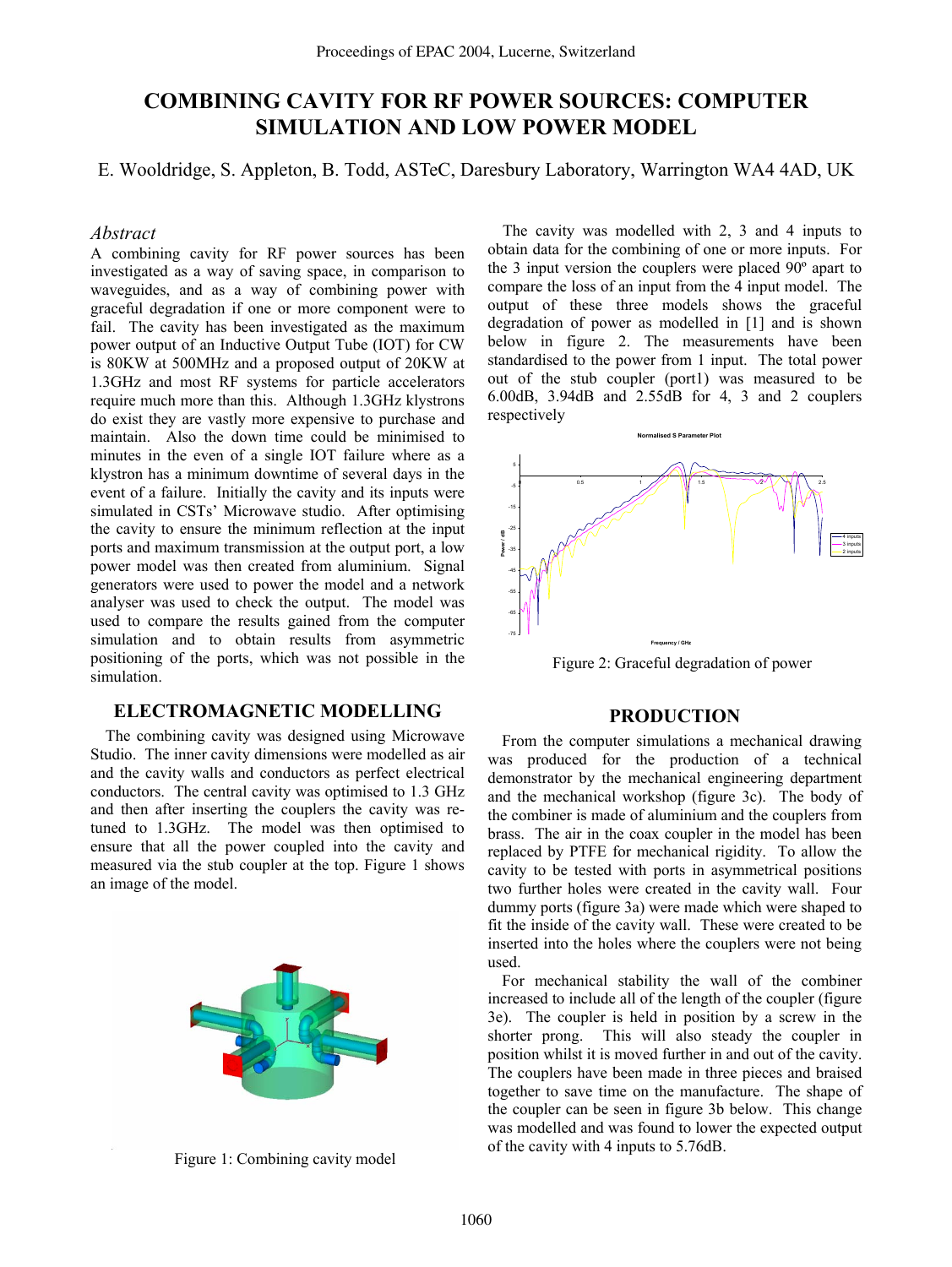

Figure 3: Cavity images a) dummy port, b) port with brass coupler, c) finished cavity d) lid with stub coupler e) inside of the cavity.

# **TESTING THE CAVITY**

The cavity was connected to a network analyser, type HP8753C with HP85047A s-parameter test set. The output power was split using 3 mini-circuits ZFSCJ-2-4 two way splitters. Using this setup the cavity was tested. The cables were calibrated and all measurements were calibrated to the power for one input. The holes with the cavity were labelled as below in figure 4. The standard set up for 4 couplers in the cavity was for them to be in the positions ABDF.



Figure 4: Position of gaps within the cavity

# *Comparison to the Model*

The technical demonstrator shows the graceful loss of power as expected and the peaks at 5.71dB, 3.84dB and 2.81dB, for 4, 3 and 2 couplers respectively are close to those predicted. In the plot below shows the output from the cavity for 4, 3 and 2 couplers along with the results of the modelling data.

From figure 5 it can be seen that the peak data from the test corresponds to the modelled line although there rest of the response is different. The peak is not at 1.3 GHz as

predicted but a 1.283GHz. Differences in the s-parameter plots may be due to ohmic loses with the system.



Figure 5 Comparison of model and actual data

If the coupler is disconnected from the power source but left connected to the cavity it then acts as a source for loss within the cavity.

#### *Asymmetric Testing*

The couplers were tested in many different combinations. The results show that cavity performs best in symmetrical or close to symmetrical conditions. In asymmetrical configurations the couplers show signs of cross-talk. The position of the couplers should not be this critical and this effect may be due to the size of the couplers relative to the cavity. At higher power larger couplers are required but at lower frequencies the cavity must be increased in size, using this and increasing the size of the couplers fractionally less than the factor for the cavity both of these aims maybe achieved.